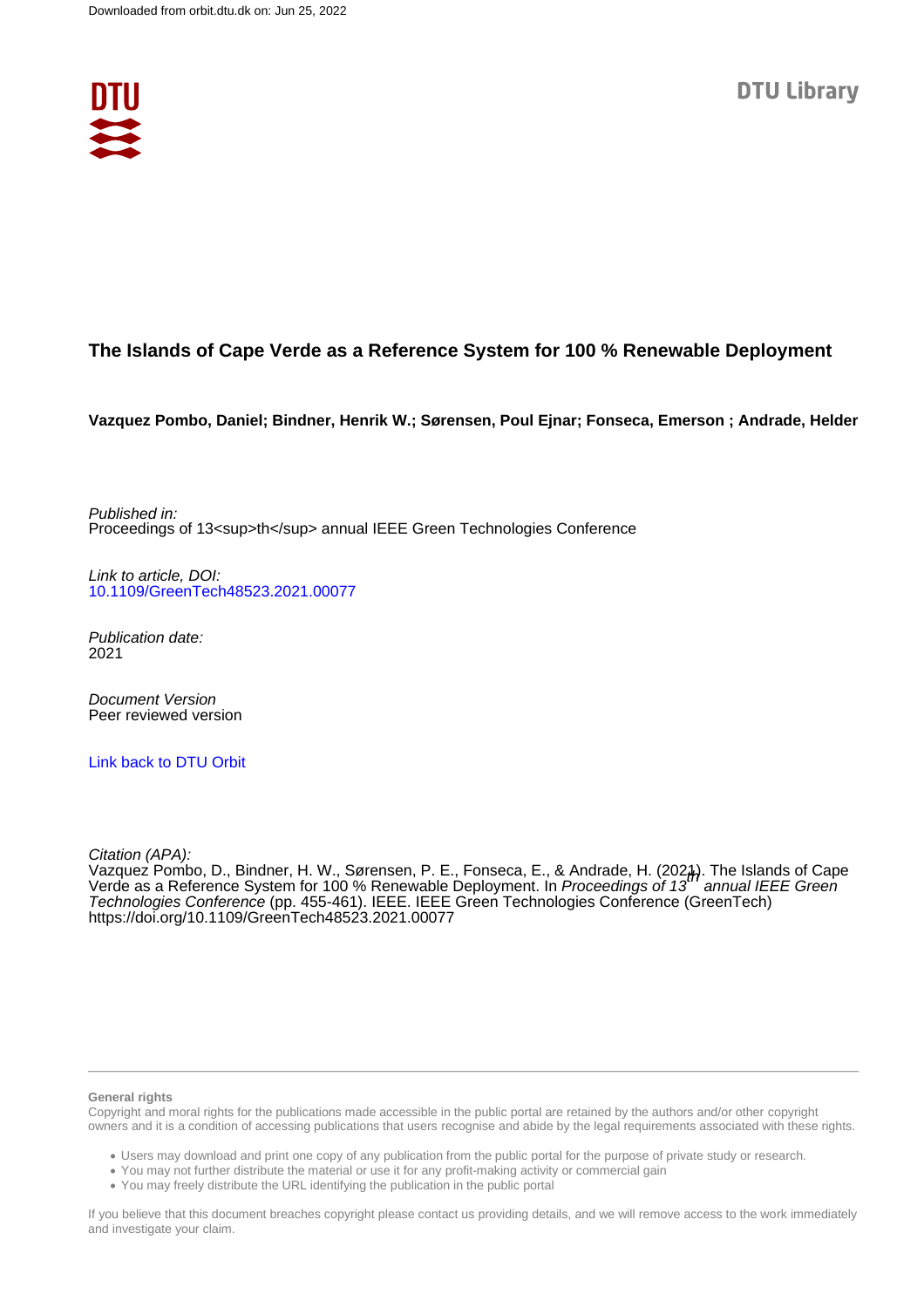# The Islands of Cape Verde as a Reference System for 100 % Renewable Deployment

Daniel Vázquez Pombo<sup>1,[3](https://orcid.org/0000-0001-5664-9421)</sup>, Henrik W. Bindner<sup>[1](https://orcid.org/0000-0003-1545-6994)</sup><sup>®</sup>, Poul Sørensen<sup>[2](https://orcid.org/0000-0001-5612-6284)®</sup>, Emerson Fonseca<sup>4</sup> and Helder Andrade<sup>5</sup>

<sup>1</sup> Department of Electrical Engineering – Technical University of Denmark (DTU) - Risø, Denmark

<sup>2</sup> Department of Wind Energy – Technical University of Denmark (DTU) - Risø, Denmark

<sup>3</sup> Research and Development - Vattenfall AB - Stockholm, Sweden

 $4$  Empresa de Electricidade e Água – ELECTRA SA - Mindelo, São Vicente, Cabo Verde

<sup>5</sup> Cabeólica SA - Praia, Cabo Verde

Email: dvapo@elektro.dtu.dk

*Abstract*—Fully renewable, isolated power systems have gained relevance given the global agenda related to the energy transition. Thus raising the amount and diversity of the performed gridrelated research. However, the existing generic reference systems are usually aimed to a particular type of study and don't capture the influence of technologies and methods used to accommodate renewables such as power electronics, energy storage, demand response, etc. In addition, the majority of studies are focused on the micro-grid perspective. When analyzing grids, size does matter, and yet, there is no benchmark available suitable for validating both static and dynamic studies in the dozens to hundreds of MW range. Therefore, there is a need for a reference system capturing the behaviour of modern, mid & large size isolated power systems ranging from 20 to 100 % renewable energy penetration, accommodating a very diverse technological mix. The purpose of this work is to fill these gaps, presenting a benchmark suitable for studies in mid to large size power system using real data from existing isolated grids. The network of two islands from Cape Verde is used as inspiration for the models due to the relevance of their layout and configuration, but also the country's renewable penetration targets. All the data has been provided by Electra and Cabeólica, the local System Operator and largest renewable utility of the country respectively. The data is Open-Access, accessible in an online repository [\[1\]](#page-6-0), conveniently prepared and presented in different tables and files covering a range of traditional and modern studies such as: power flow, energy management, control, stability, reliability, resiliency etc.

*Index Terms*—reference power system; isolated power system, minigrid, benchmark power system

#### I. INTRODUCTION

Motivated by a number of environmental, social and economical reasons, nations worldwide target a transition towards 100 % Renewable Energy Sources (RES) over the course of this century [\[2\]](#page-6-1). This of course possesses a number of well-known challenges to any power system related to power flow, quality, balance and stability [\[3\]](#page-6-2). Which add up to other traditional ones like weather-related events, catastrophic man-made incidents, etc. Thus, rising the complexity of the necessary power system studies ensuring operational safety.

There are mainly two directions for research focused on reaching higher rates of RES penetration: integration and microgrids. The first focuses on increasing the penetration rates of RES in modern power systems, by for example providing grid support services [\[4\]](#page-7-0). On the other hand, microgrid research focuses on small (in size and power) installations that may or not be connected with an external grid and/or couple electricity with other sectors like heat, gas or transport [\[5\]](#page-7-1). They usually act as testing field for different developments or aim to power isolated areas lacking access to the main grid. These two research paths feedback one another since they have a goal in common; achieving fully renewable power systems. Microgrids represent an excellent starting point for such research, however at a certain point it is necessary to avoid inclusion of an external grid that balances out the system under study. This could relate to the so-called isolated microgrids initially, but their size is usually limited in the kW range. Such case is gaining relevance as an increasing number of countries target to complete transition to RES for electrical production in the next two decades. Therefore, there is a recent third research direction aiming to study fully renewable power systems. Furthermore justifying the clear need for the definition of new benchmarks characterising Isolated Power Systems.

The proposed reference system represents two different islands belonging to the power grid of Cape Verde, whose installed power are in the dozens and hundreds of MWs range respectively. This allows to capture a number of different grid's dynamics and behaviour. The dataset provides a simplified topological description, load and RES generation profiles with hourly resolution for a whole year. Additionally, information related to the type of electrical machines, cables, energy storage, controllable and uncontrollable loads, failure rates, down-times, are also included. This complete set of data allows for an almost unlimited number of studies from traditional load flow, to different control architectures, stability, power quality, reliability, economic dispatch, etc. The aim is to provide researchers in a multitude of fields with a real system's data that is clearly structured and with an certain origin. Thus increasing both the relevance and replicability of the analysis.

The paper is structured as follows: Section [II](#page-2-0) reviews existing benchmark and reference systems outlining their deficiencies, and the gap filled by this work. Then, Section [III](#page-2-1) presents some generalities about the Cape Verdean system and justifies the relevance of São Vicente  $\&$  Santiago's networks. While Section [IV](#page-3-0) introduces the Open-Access repository where the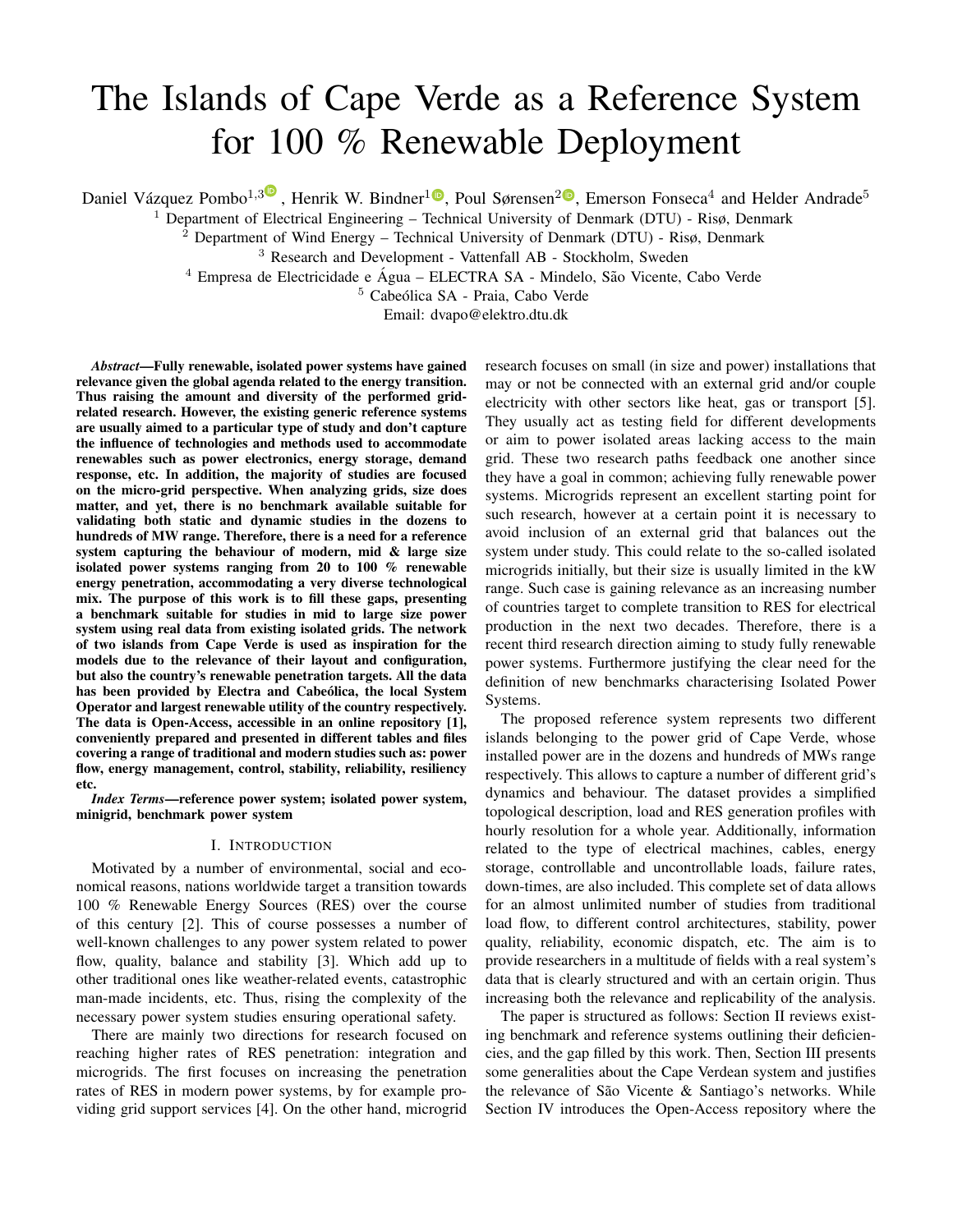datasets are stored. Subsequently, the necessary data for power flow and dynamic analysis is presented in Sections [V](#page-3-1) and [VI](#page-5-0) respectively. Furthermore, the reliability related data is presented in Section [VII.](#page-5-1) While resilience analysis are covered in Section [VIII.](#page-6-3)Lastly, a summary of proposed studies is presented in Section [IX](#page-6-4) which also concludes the paper.

# II. A REFERENCE SYSTEM OF ISOLATED GRIDS

<span id="page-2-0"></span>Current scientific literature tends to define isolated systems as those belonging to islands, rural or remote areas; usually corresponding to a small size (kW range) [\[5\]](#page-7-1). Thus, causing that the available studies of systems with 100 % RES penetration focus almost solely on microgrids, either isolated [\[6\]](#page-7-2) or connected to an external grid [\[7\]](#page-7-3). In the case of connectedmicrogrids the external grid is modelled as a black-box that satisfies any balancing need that might arise from the system understudy. This approach is sometimes even used when modelling networks the size of countries (GW range) justified by international connections [\[8\]](#page-7-4). However, different studies covering the influence of volatile generation inclusion conclude that international connections lose relevance as balancing agents as all the countries move forward with the transition [\[9\]](#page-7-5). In fact, from the smallest of the micro-grids to the largest crossborder continental network every Power System is isolated [\[10\]](#page-7-6). Therefore, there is a clear need for studying the behaviour of 100 % RES-based power systems avoiding the use of concepts such as an "external grid" that takes care of balancing the system, as this defeats the purpose of most studies. Lastly, it is also worth mentioning how studying a 100 % RES-based power system implies the inclusion of new technologies and methods such as power-electronic based technologies, energy storage, demand response, sector coupling, etc. Ultimately, showing the need for a relevant multi-purpose benchmark for isolated power systems capable of capturing mid & large size power systems ranging from 20 to 100 % renewable energy penetration, accommodating a very diverse technological mix.

Examples of available benchmarks and reference systems widely used in scientific literature are: the 2-area 4-machine [\[11\]](#page-7-7), 6-bus [\[12\]](#page-7-8), 9-bus system [\[13\]](#page-7-9), the WSCC system [\[14\]](#page-7-10), IEEE 14-bus [\[15\]](#page-7-11), IEEE 33-bus [\[16\]](#page-7-12), the 68-bus [\[17\]](#page-7-13), and the IEEE 69-bus [\[18\]](#page-7-14). Despite their popularity, they present limitations, specially when considering RES penetration rates above 20 %, power-electronic interfaced technologies, or sector coupling. More specifically, the 2-area 4-machine system doesn't represent a realistic layout as it was developed for small signal stability studies. Both the 6 & 9-bus are too small to to handle different scenarios and technological mixes while 14-bus and 33-bus present insufficient information for certain studies. Similarly, the data provided by the 68-bus system is insufficient for most of modern power system studies; resulting in an outdated and excessive high level benchmark. In fact, even though it would be possible for the individual researcher to use the 14, 33 or 68-bus systems as baseline add parameters and considerations on top of it, that requires time and information that it is generally not easy to find. Particularly, the 69-bus represents a distribution network

including and external grid bus as balancing agent. Resulting in a design closer to the connected-microgrid environment than to a large power system. Then, the system proposed in [\[19\]](#page-7-15) is suitable for frequency response and dynamic studies, but its reduced number of nodes, limits its usability in most static analyses. Furthermore, it should also be mentioned that none of the above included data necessary to perform reliability studies. Then, in [\[20\]](#page-7-16), a system interconnecting 4 microgrids with an external grid was proposed. It addressed some of the limitations of the previous standards by presenting sufficient data to conduct static, dynamic, reliability, and resiliency studies, however, it combined four of the previously mentioned benchmarks [\[12\]](#page-7-8), [\[15\]](#page-7-11), [\[16\]](#page-7-12), [\[18\]](#page-7-14) thus it is again based on imaginary systems. Additionally, it continues with the idea of working with micro-grids thus it is contextualised at distribution level.

To overcome the aforementioned limitations, a benchmark for isolated systems must be able to capture the transition from low rates of RE generation to full deployment. It should also consider the inclusion of new technologies such as storage systems or demand response. In addition, it should be weak enough as to represent a realistic challenge, but remain stable under steady-state conditions. Lastly, its voltage should range from 0,95 to 1,05 pu as these are the usual limits stated in grid codes. Then, regarding provided data, the benchmark should include transmission limitations in order to observe congestion, potential contingencies, etc. It should also include certain topological flexibility in the form of switches that allow to modify the meshed/radial structure in a realistic manner.

Hence, the present paper proposes a reference system suitable for all kinds of static and dynamic studies to be conducted during the energy transition. The benchmark consists on two different isolated systems, in this way, both small and large systems are characterised. They are based on the islands of São Vicente & Santiago in Cape Verde. In fact, the vast majority of the data has been supplied by Electra, the local System Operator (SO) and Cabeólica, the largest renewable utility of the country.

# III. THE GRID OF CAPE VERDE

<span id="page-2-1"></span>Cape Verde is a country located in the Atlantic Ocean, lying approximately at 600 km from the westernmost point of continental Africa. The archipelago is compound by 10 islands (9 inhabited), this reference system focuses on two of them: Santiago and São Vicente. Due to the distance between the islands and the depth of the waters surrounding them, it is not economically feasible for the moment to interconnect them. Thus there are 9 independent power systems, 8 of which are operated by Electra, the local utility company. Only the island of Boa Vista is operated by AEB (Aguas Energías de BoaVista). In addition, and due to their extreme external energy dependency (since they are fundamentally powered with petroleum derivatives), the local government has established the goal of reaching 50 and 100 % RES by 2030 and 2050 respectively. Despite of this, it seems like the international research community has not paid much attention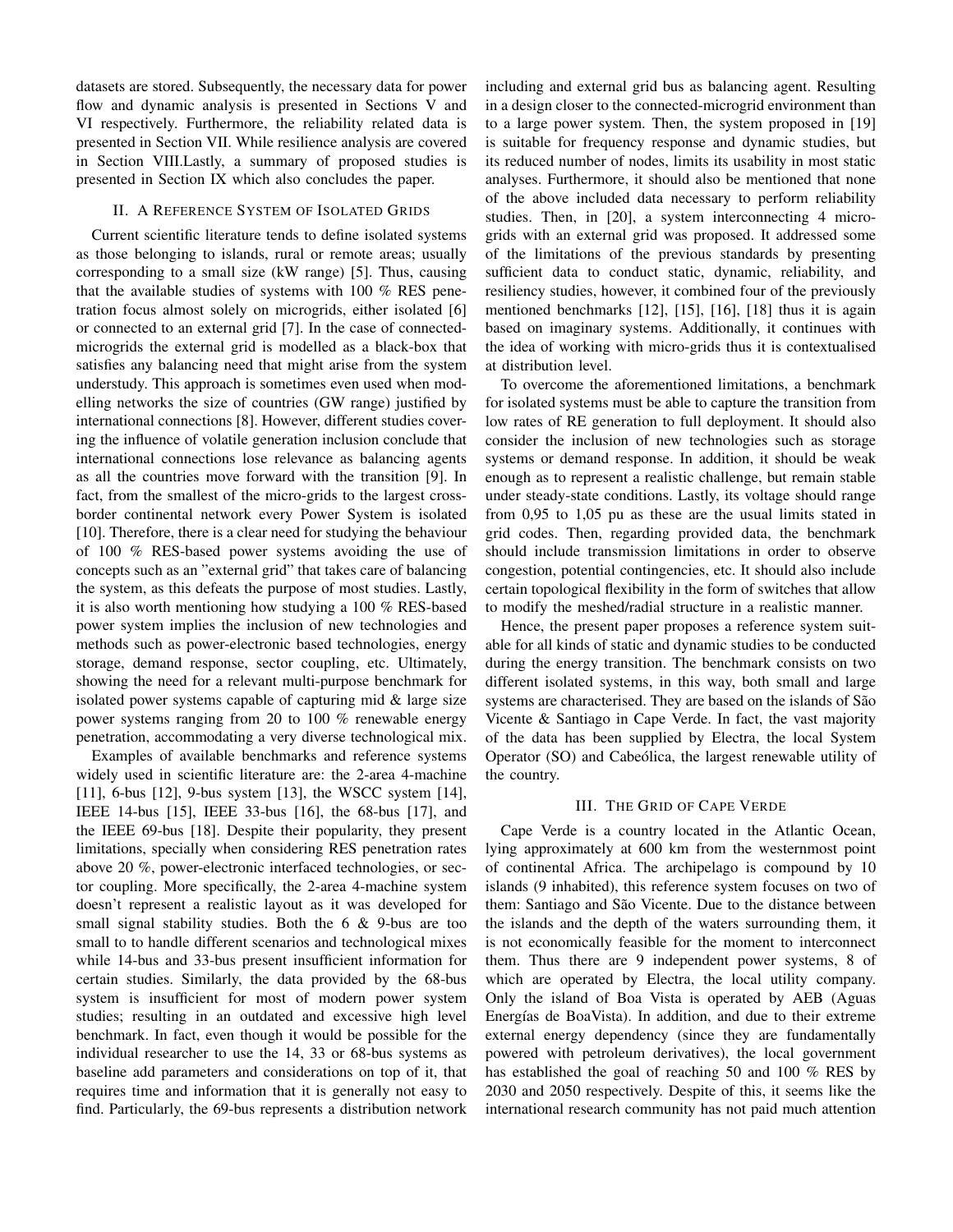unlike to the systems in Canary Islands and Madeira. [\[21\]](#page-7-17), [\[22\]](#page-7-18)

Briefly, Santiago holds the capital of the country, Praia, representing the biggest island of the archipelago in size, population and installed power, but also presents the highest rates of industrialisation. Thus, studies conducted on its model hold the potential of been scalable to large power system scale (e.g. European, North-American, etc.). On the other hand, even though São Vicente represents a mid-size island in the archipelago, it is still large for the microgrid standard. Thus minding the gap between traditional microgrid and a system like the one from Santiago. Lastly, in the real system, these islands are not connected, however, for research purposes their interconnection can be considered for the sake of studies, as for example it allows the modelling of HVDC connections between areas.

Conceptually, this benchmark is designed as a simplification of the transmission network present in the island as of 2020. This implies that most generation units are synchronous machines powered by either diesel or heavy fuel. In fact, although there are currently no hydro installations in the archipelago, their inclusion is considered given the existence of positive feasibility studies pointing towards pumped storage as a possible addition to be undertaken in the near future [\[23\]](#page-7-19). Nevertheless, the dataset includes the current system configuration as the base case along with additional units. In this way, the available data can be easily used to define any scenario from 0 to 100 % RES penetration rate, sector coupling, energy storage systems, etc. Clearly, the focus of this work is to provide a flexible system, easy to use and modify.

Figures [1](#page-3-2) and [2](#page-3-3) present the Single Line Diagrams (SLD) of each island. Note that this schematics correspond to a simplified version of the current state of the transmission grid. Also, note how there are several switches present in both systems noted as blue marks in the diagram. These allow to operate the grid in either radial (default) or meshed approaches and to avoid local blackouts during emergency events. Also, in the figures, white triangles represent a connection point between areas, this was done to avoid confusion with overlapping lines.

#### IV. DATA REPOSITORY

<span id="page-3-0"></span>As aforementioned, the dataset is Open-Access and available in an online repository [\[1\]](#page-6-0). There, any interested party can find a set of conveniently prepared tables and files characterising the transmission network of Cape Verde's islands. The datasets cover currently a range of traditional and modern studies such as: power flow, energy management, control, stability, reliability, and resiliency. However, there is a limit to what we could imagine researchers would require in their investigation. Thus, the datasets are expected to undergo several expansions as more people use them. In fact, we will do our best to satisfy any request regarding missing information sent by our fellow colleagues.

Briefly, the core of dataset are a number of excel files (e.g. SantiagoData) containing a number of different sheets (e.g.

<span id="page-3-2"></span>

Fig. 1: SLD of Santiago Island's Network.

<span id="page-3-3"></span>

Fig. 2: SLD of São Vicente Island's Network.

Line Data) that divide the information into different categories. Given the current size of the datasets portraying the islands of Santiago and São Vicente and the unusefulness of doing so, it was unpractical to show them in this paper. Therefore, in the following sections the contents of the dataset are described along with certain considerations regarding the how to use the information.

#### V. DATA FOR LOAD FLOW ANALYSIS

<span id="page-3-1"></span>Traditionally, load flow is considered as the most important analysis performed when studying any power system. Basically, it uses data related to the different lines and buses of the network in order to calculate voltage levels. In addition, state estimation studies, which have lately gained relevance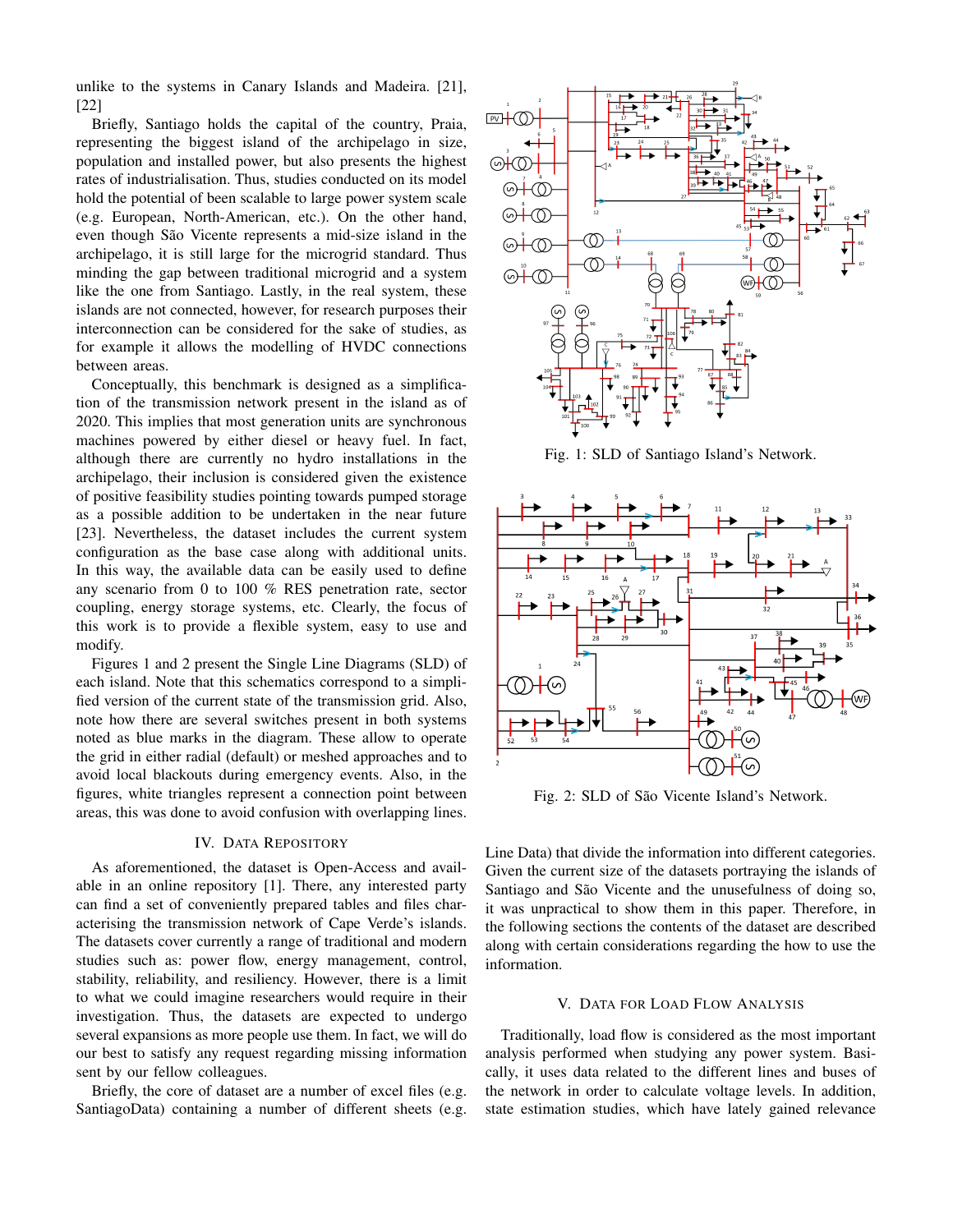due to Smart Grid applications, are performed using roughly the same data. [\[24\]](#page-7-20)

The excel sheets presenting data relevant for load flow studies are:

- Line Data: presents the line ID, origin and destination, type of conductor, number of parallel lines, length [km], resistance  $[\Omega]$ , and reactance  $[\Omega]$ .
- Conductors: presents the type ID of the considered conductors, main conducting material, crossed-section [ $mm<sup>2</sup>$ ], Voltage rating [kV], resistance [ $\Omega/km$ ], reactance  $[\Omega/km]$ , capacitance  $[nF/km]$ , nominal current rating [kA], short-circuit current rating (SCCR) [kA], type of installation as Over-Head Line (OHL) and Underground Cable (UG). It is also worth mentioning how there are two sets of overloading coefficients, according to CIGRE recommendations these should be of 115 and 120 % respectively for long-time (24 h) and short-time (15 min) horizons [\[25\]](#page-7-21). However, Electra is forced to use lower values due to the age of the equipment, the general long distance of the lines that would unavoidably cause voltage drops, and the generally elevated temperature of the country.
- Transformers: presents type ID, size [MVA], voltage rating [kV], positive and zero sequence of resistance and reactance in per-unit (p.u.), and X/R [%]. The p.u. values mentioned in these tables correspond to he information shown in the equipment's nameplate rating. The connection of all the transformers is considered as Dyn-11.
- Load Data: presents the total active and reactive load along with the % of controllable (aiming to demand response) and critical demand (must be satisfied).
- Weekly Load Profile: Shows the percentage of peak load for each week of the year.
- Daily Load Profile: Shows the percentage of peak load for each day of the week.
- Hourly Load Profile: presents the hourly load data based on the season of the year and day.
- Traditional Generators: presents the type of generation unit, governor, Apparent Power [MVA], minimum running rates, Q limitations and R/X of the original synchronous generators for each island. Note that DG stands for Diesel Generator while H does so for Hydro.
- Renewable Generators: presents the installed Solar Photovoltaic (PV) and Wind (Wx) capacity in a similar manner. Note that the x in Wx can be N, S, E or W; thus representing the cardinal direction of a compass. This accounts not only for differences in wind direction, but also natural shadowing caused by the island's orography. It also mimics the fact that spatially distributed wind farms rarely coincide in their productions rates, usually distributing around 30 to 50 % of their nominal capacity.
- Hourly Solar Profile: presents hourly power availability from Solar. Since solar irradiation is more or less homogeneous over relatively large distances in the same latitudes, no distinction is applied.
- Hourly Wind Profile: presents hourly power availability from Wind. Note that the WFs present again a cardinal direction index (N, S, E, W) corresponding with the code presented in Table *Renewable Generators*. Thus, those indexes allow to present more realistic scenarios regarding different production profiles for the different Wind Farms (WF) in the system.
- Storage: present the type, capacity [MWh], power [MW], charging and discharging efficiencies, but also the initial, minimum, and maximum State of Charge (SOC); all of them expressed in [%].

This is a basic summary of what it is available. However, a few considerations must be stated. For starters, more information about the considered cables and transformers can be found in manufacturer's data-sheet such as [\[26](#page-7-22)[–28\]](#page-7-23). Also, some of the node's IDs from the sheets *Traditional Generators* and *Renewable Generators* are the same, this is meant to allow for progressive substitution of traditional units with RES. Then, the tables whose name ends in *Profile* are used by multiplying the relevant weights [%] with the total installed power presented in either *Load Data* or *Renewable Generators*.

Whereas there are currently no Energy Storage Systems (ESS) installed in the islands of Cape Verde, there are plans considering their inclusion. That is, a 1 MW/MWh Lithium-Ion Battery in the island of Sal and another one in São Vicente. In addition, there is an ongoing study exploring the inclusion of pumped hydro in the island of Santiago. Therefore, it is very important for the reference system to incorporate different storage technologies, due to their relevance. That section will be updated in the future as more information becomes available.

In summary, the total possible load of the system is in the dozen and hundreds of MVA range respectively, which includes controlable and critical loads. The dataset provides a simple method to generate hourly profiles for a year. On the other hand, by default the RES penetration is around 20 % divided PV and wind. However, the dataset provides information to formulate scenarios until 100 % RES. Although, it should be stated that, users can decide to include more or less RES and/or traditional units depending on their studies.

# *A. Annual Hourly Profiles*

Regarding the different time profiles. The values related to demand have been build using directly data provided by Electra. Whereas, for the RES a simple yet effective method was applied.

In [\[29\]](#page-7-24) and [\[30\]](#page-7-25) are available global datasets regarding solar and wind resources respectively. Both sites allow the user to download for free simple datasets, which can then be used to create annual hourly profiles.

Basically, both sites offer a value representing the monthly mean of resource availability and the average hourly profiles for each month. The metrics are Global Horizontal Irradiance and wind speed coefficient respectively for solar and wind resources. Then, by simple linear interpolation it is possible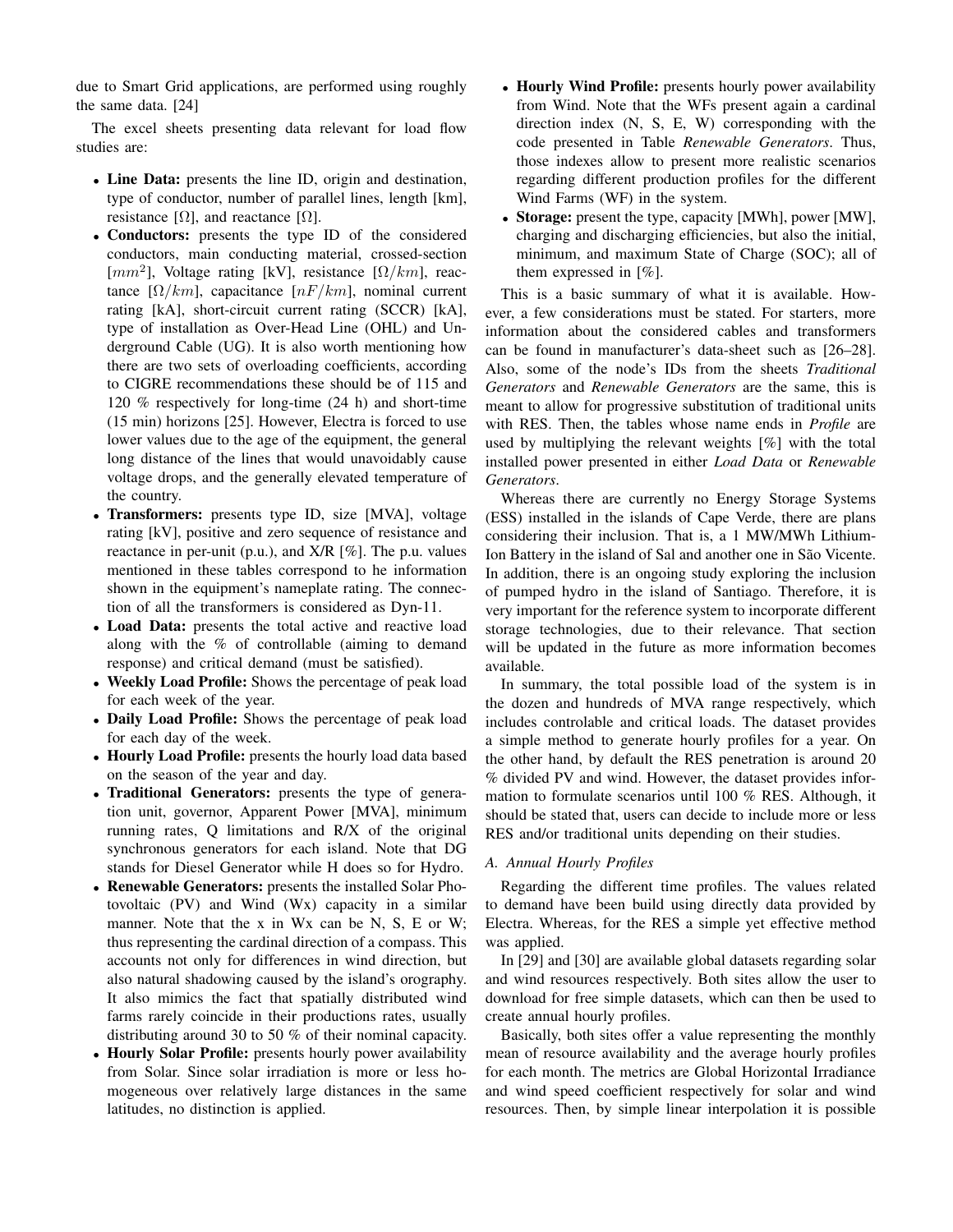to deconstruct the monthly averages into weekly averages. Subsequently, the profile is obtained by multiplying the average hourly value for each month times the weekly mean. This produces a grid of 24 hours/day times 52 weeks/year corresponding to 1248 values that correspond to the annual hourly profiles. This values can then be scaled between 0 and 100 to obtain the power availability of a renewable plant in the system as % of its installed power.

Whereas the presented method does not necessarily yield meaningful physical values (specially for wind resource), it does it in statistical terms since it allows to get a clear picture of the resource availability and how it spreads throughout the year. The results fit quite well with the expected results. For example, typical values for the full load hours are 30 to 40 % for onshore and from 40 to 50 % for offshore wind farms while 15 to 25 % for solar farms [\[31\]](#page-7-26). Using the site of existing WF and SF, the results where 47 and 21 % respectively. Which is very consistent given the fact that Cape Verde is an island, thus making the division between on/off-shore quite blurry.

Lastly, it is also worth mentioning that if a higher resolution than hourly is needed, then techniques described in [\[32\]](#page-7-27), [\[33\]](#page-7-28) can be used.

# VI. DATA FOR DYNAMIC SIMULATION STUDIES

<span id="page-5-0"></span>Any study aiming to explore the behaviour of a power system in the time domain can be defined as a Dynamic Simulation Study. These are usually divided in Stability and Transient modes; which are traditionally used for System Stability and Equipment Stress studies. Such models avoid certain simplifying assumptions applied in steady state analysis; Which causes their execution times grow exponentially. In practice, the usual time duration of such studies is limited to spawns from micro-seconds to seconds. [\[34\]](#page-7-29)

The excel sheets presenting data relevant for dynamic studies are:

- Load Data Reduced: it presents the same data as *Load Data*, but aggregating certain loads. This is done in order to reduce the computational burden of the simulations.
- Traditional Generators: presents a number of parameters regarding the Governor, Automatic Voltage Regulator (AVR), and Excitation types of the machines. In general, the dataset includes the necessary parameters to replicate the generic models presented in [\[13\]](#page-7-9) and the real one if available.
- Synchronous Generators: presents a number of parameters in pu for the machines included in the system, and generic range values if it was necessary to define additional machines. The parameters are: Synchronous reactance, transient reactance, sub-transient reactance (normal and saturated), transient OC time constant, sub-transient OC time constant, stator resistance and stator leakage reactance.
- Asynchronous Generators: presents ranges of generic values [pu] used in the definition of additional induction machines. The parameters are: Stator resistance, stator

leakage inductance, magnetizing inductance, rotor resistance referred to the stator, and rotor leakage inductance referred to the stator.

• Wind Turbines: Presents generic parameters about the wind turbines installed in the islands. The paremeters are: Nominal Power & Voltage, number of poles, Ia/In, R/X and class.

Also, note that transformer's zero-sequence data is presented in *Transformers*, while in the case of the conductors, the zerosequence can be approximated as three times the positivesequence [\[35\]](#page-7-30). Then, the modeling of each governor, AVR, and excitation systems is not an easy task provided the existence of many different types and the limited data available from the manufacturers, which are reluctant to provide the equivalent transfer functions and their parameters. The objective is to use provide the data necessary to replicate exact models for the devices present in the system. However, in some cases this is not possible for now. As aforementioned, the dataset is undergoing continuous development, we are doing our best to compile all the information. All these datasets can be used to explore how different contingencies, topological changes, sudden generation or load changes affect the behaviour of the system; resulting critical in any stability study, short-circuit analysis or protection design.

#### VII. DATA FOR RELIABILITY ANALYSIS

<span id="page-5-1"></span>The reliability of a power system is evaluated by using a number of different metrics such as: System Average Interruption Frequency Index (SAIFI), System Average Interruption Duration Index (SAIDI), Customer Average Interruption Duration Index (CAIDI), Average Service Availability (Unavailability) Index (ASAI/ASUI), Expected Energy Not Supplied (EENS), Average Energy Not Supplied (AENS), and Average Customer Curtailment Index (ACCI). In addition, some other metrics more relevant in isolated systems with large rates of renewable energy like Island Expected Energy Deficiency (IEED) or Island Average Load Shedding Duration (IALSD) can also be easily obtained. A formal description of such indexes can be found in [\[36–](#page-7-31)[38\]](#page-7-32). The excel sheets presenting data relevant for reliability studies are:

- Customers: presents the amount per bus of normal and critical customers and Distribution Transformers (DT) that feed them. It is assumed that, critical transformers feed exclusively critical consumers and vice versa.
- Failures: presents the Failure Rate (FR)  $[failures/year]$ and Failure Duration (FD) [hour] of each line. FR is computed using the Failure Rate Index [failures/(year∗ km)] and the length line from the *Conductors* sheet. For the transformers an FR of 0,25  $failures/year$  is assumed. Regarding FR, they were obtained as trade-of between talks with the SO and scientific literature.
- Substation Reliability: presents the FR and FD for different elements like Circuit Breaker (CB), DT and busbars.
- Outage Scenarios: presents a number of predefined outage scenarios, distributed throughout the year, that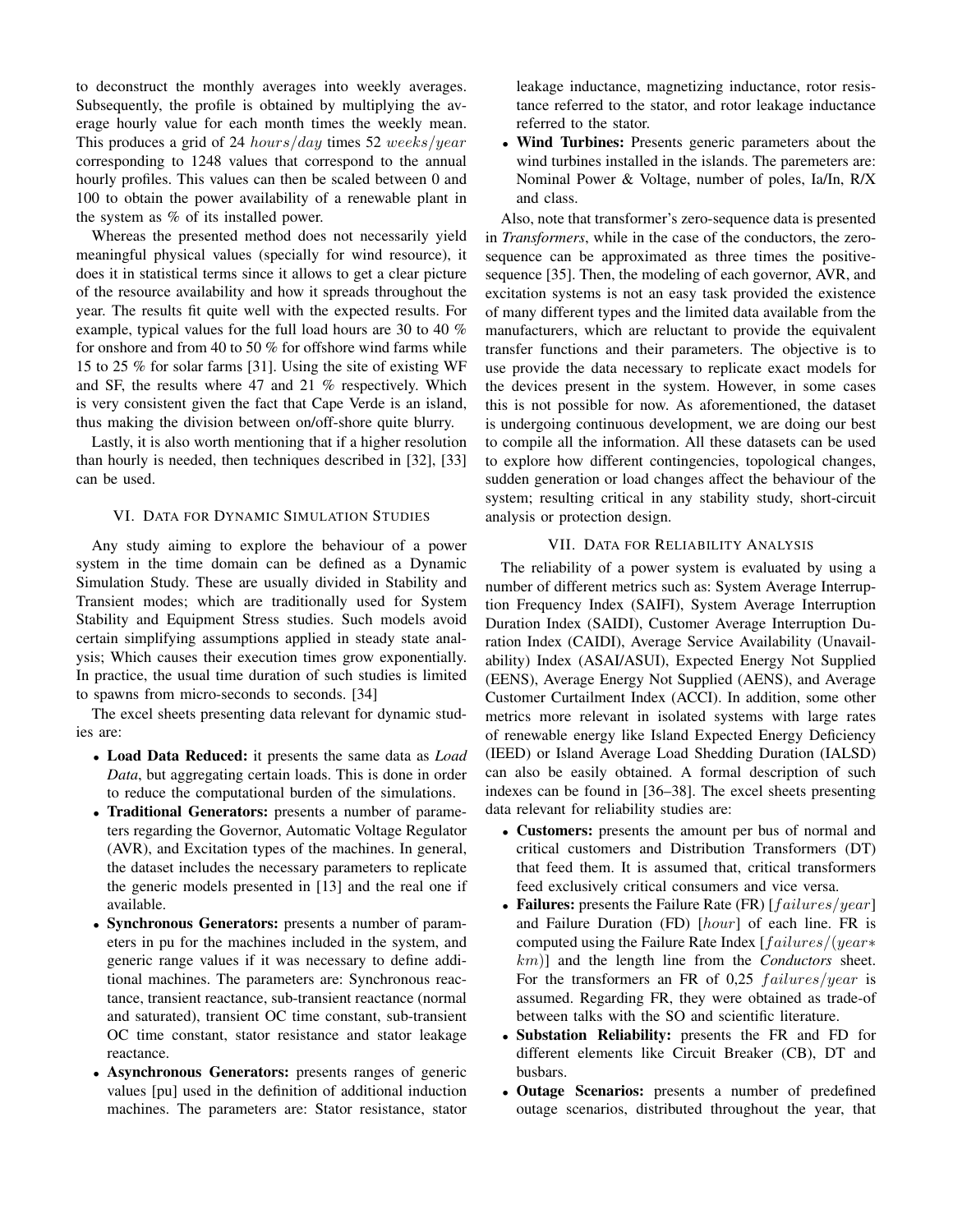can be used as starting point for reliability or dynamic studies. This is relevant not only for studying how the inclusion of higher rates of RES potentially affect the grid's reliability with metrics like the SAIDI or SAIFI; but also in stability studies, faults, etc. The data presented is: Time of the year (given as week [W], day [D] and hour [H]), outaged element, affected buses, load [kW], number of customers and duration [hour] until the full restoration of the outaged element.

#### VIII. DATA FOR RESILIENCY ANALYSIS

<span id="page-6-3"></span>Power system resilience is defined as the ability of a power system to withstand a particular disrupting event, and then respond proactively in order to restore pre-event operation. Said disrupting events can be related to natural phenomena (e.g. storms, hurricanes, earthquakes, tsunamis, etc.), component ageing, and/or man-made incidents (e.g. maintenance or operation errors, terrorism, etc.).

Briefly, Figure [3](#page-6-5) presents the typical resilience curve over time of a network sustaining a contingency, where the Resiliance Level (RL) is considered 1 during normal operation and 0 during a full-blackout. In the same figure,  $t_0$  to  $t_5$ stand respectively for the time in which the event starts, the minimum resilience point is reached, restoration starts, restoration ends, full service recovery starts and full recovery is achieved. There is no consensus yet in how to formally aboard this topic, thus, an extreme event scenario is defined in this section as suggested in [\[39\]](#page-7-33).

<span id="page-6-5"></span>

Fig. 3: Typical Resilience Curve of any System. [\[40\]](#page-7-34)

In the case of Santiago Island, the extreme event is initially caused by severe storm. In week 23, day 2 at 23:00 a lightning strike causes the connections between bus 70 and buses 68 and 69 to disconnect; isolating the bottom part of the SLD (Figure [1\)](#page-3-2). Even though generators connected at buses 96 and 97 do not trip, their size is not enough to power the whole network. Thus, load shedding schemes are activated in order to protect the system from a total blackout shortly after the trip. Subsequently, at 04:00 connection is restored between bus 70 and bus 69, allowing a partial re-powering of the system. Lastly, at 13:00, bus 70 is fully operational. This allows to re-power the remaining shed loads, reaching full resilience at 15:00 of the following day.

On the other hand, in São Vicente island, the generator at bus 1 and the WF at bus 48 are the only ones powering the grid as the remaining generators at buses 51 and 50 undergo maintenance and stay as backup respectively. Then, due to an unnecessary trip at 09:00 in week 29, day 7 at 10:00, the transformer between buses 1 and 2 gets out of service, effectively disconnecting the generator. Since the WF is the only remaining generator in the system, load shedding schemes avoid complete blackout. At 15:00 generator at bus 50 starts ramping up its production, reaching nominal production at 17:00; which allows to recover part of the shed loads. At 20:00 the breaker at bus 2 is fixed, allowing for the connection and start-up of generator at bus 1. Finally, the system is considered restored at 21:00.

This hypothetical chains of events presented above can be used to estimate the resiliency of the system as well as to test different restoration strategies and control schemes or, for example, what would be the role of an energy storage system or demand response in such contingency.

# IX. CONCLUSIONS

<span id="page-6-4"></span>This paper presented a reference for mid-large power systems aimed to support research in the transition to 100 % Renewable penetration rate. The benchmark was designed in collaboration with Electra and Cabeólica, respectively the SO and largest renewable utility of the country. Thus increasing both the relevance and replicability of the analysis conducted using this reference system.

First, a comprehensive review of current available power system benchmarks was presented. There, the need for an isolated reference system was justified. Then, Cape Verde's case relevance was presented along with the simplified network of two of its islands: São Vicente  $\&$  Santiago. Which range from the dozens to the hundreds of MW, thus minding the gap from microgrids to country-size power systems. Subsequently, the Open-Access dataset was made available in [\[1\]](#page-6-0). The provided information can be used in a nearly unlimited number of studies; a summary of them is presented as an example in Table [I.](#page-7-35) Therefore, researchers can use this reference system in order to develop solutions for the energy transition's challenges in a accurate and very time-efficient manner. Lastly, we would like to remind that the dataset's development is ongoing, thus suggestions, and applications for additional data are not only welcome, but encouraged.

### ACKNOWLEDGMENTS

The authors would like to thank the teams from Electra and Cabeólica for their collaboration and support.

#### **REFERENCES**

- <span id="page-6-0"></span>[1] D. Vazquez Pombo, "Cape verde reference power system data," Apr 2021. [Online]. Available: [https://data.dtu.dk/articles/dataset/](https://data.dtu.dk/articles/dataset/_/13251524) /13251524
- <span id="page-6-1"></span>[2] H. E. Murdock, D. Gibb, T. André, F. Appavou, A. Brown, B. Epp, B. Kondev, A. McCrone, E. Musolino, L. Ranalder *et al.*, "Renewables 2019 global status report," 2019.
- <span id="page-6-2"></span>[3] S. R. Sinsel, R. L. Riemke, and V. H. Hoffmann, "Challenges and solution technologies for the integration of variable renewable energy sources—a review," *renewable energy*, vol. 145, pp. 2271–2285, 2020.